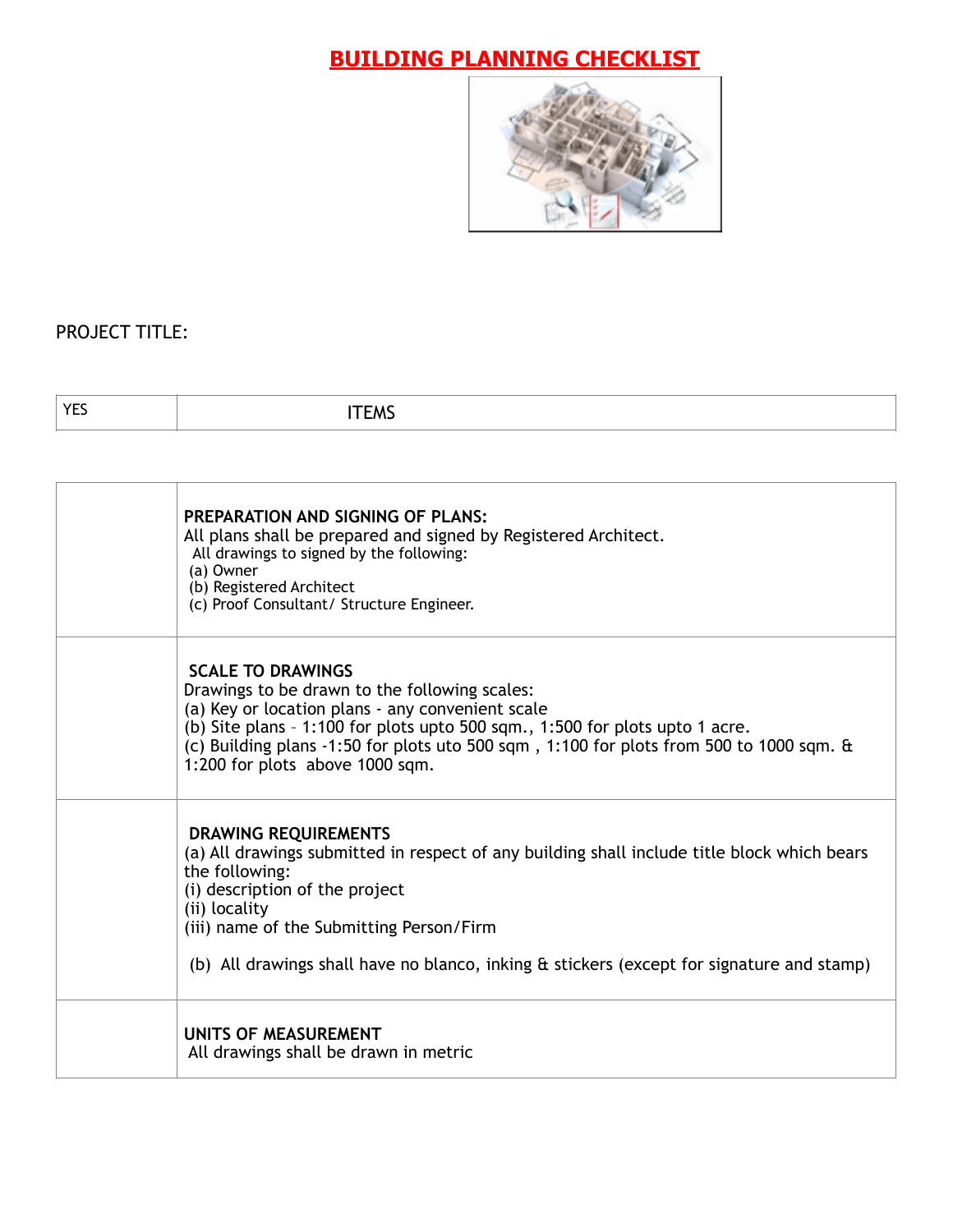| <b>SUBMITTALS</b><br>(a) Photocopy of Survey plan, Zoning plan, Demarcation plan, Possession letter/site plan<br>issued with CLU letter.<br>(b) Details and dimensions shall tally with each other in all drawings.<br>(c) Building plan scrutiny fee, calculation sheet with working calculation details.<br>(d) Summary of calculated fees for submission of Building Plan<br>(e) Summary of calculated floor area                                                                                                                                                                                                                                                                                                                                                                                                                                                                                                                                                                                                                                                                                                                                                                                                                                                                                                                                                                                                                                                                                                                                                                                                                                                                                                                          |
|-----------------------------------------------------------------------------------------------------------------------------------------------------------------------------------------------------------------------------------------------------------------------------------------------------------------------------------------------------------------------------------------------------------------------------------------------------------------------------------------------------------------------------------------------------------------------------------------------------------------------------------------------------------------------------------------------------------------------------------------------------------------------------------------------------------------------------------------------------------------------------------------------------------------------------------------------------------------------------------------------------------------------------------------------------------------------------------------------------------------------------------------------------------------------------------------------------------------------------------------------------------------------------------------------------------------------------------------------------------------------------------------------------------------------------------------------------------------------------------------------------------------------------------------------------------------------------------------------------------------------------------------------------------------------------------------------------------------------------------------------|
| <b>PLAN REQUIREMENTS</b><br>All plans must be in clear indelible prints<br>Shall contain the followings, unless inapplicable:<br>(A) SITE PLAN<br>Shall contain the followings:<br>(i) Key plan drawn shall be submitted along with the application for a building plan<br>approval showing locations of the site with respect to neighbourhood landmarks.<br>(ii) Access to the site and name & width of the street.<br>(iii) Dimensions of plot(s)<br>(iv) Site plan showing the boundaries of the plot, set-backs and the name/number of<br>the<br>properties and roads abutting the plot.<br>(v) All existing building and physical features standing on, over or under the site.<br>(vi) Building envelop at each floor level in relation to the site.<br>(vii) Total plot area and the break-up of the covered areas on each floor with their<br>percentages<br>in terms of the total area of the plot.<br>(viii) Total height of the building.<br>(ix) Levels (plinth, natural ground level, internal roads, landscape) with reference to<br>the level of<br>the mean level of street from where approach to the site is taken.<br>(x) Setbacks<br>(xi) Details of projections and structures in setbacks.<br>(xii) Sewerage and Drainage lines at discharge point and water supply lines.<br>(xiii) Details of boundary wall and its plinth, culvert and ramp, green area and trees<br>etc.<br>(xiv) Car parking, if applicable.<br>(xv) Scale used and the direction of north point relating to the plan of proposed<br>building.<br>(xvi) Landscape plan, if applicable.<br>(xviii) Location and size of temporary structures like stores, labour hutments, and site<br>office.<br>(xix) Provision of rain water harvesting system. |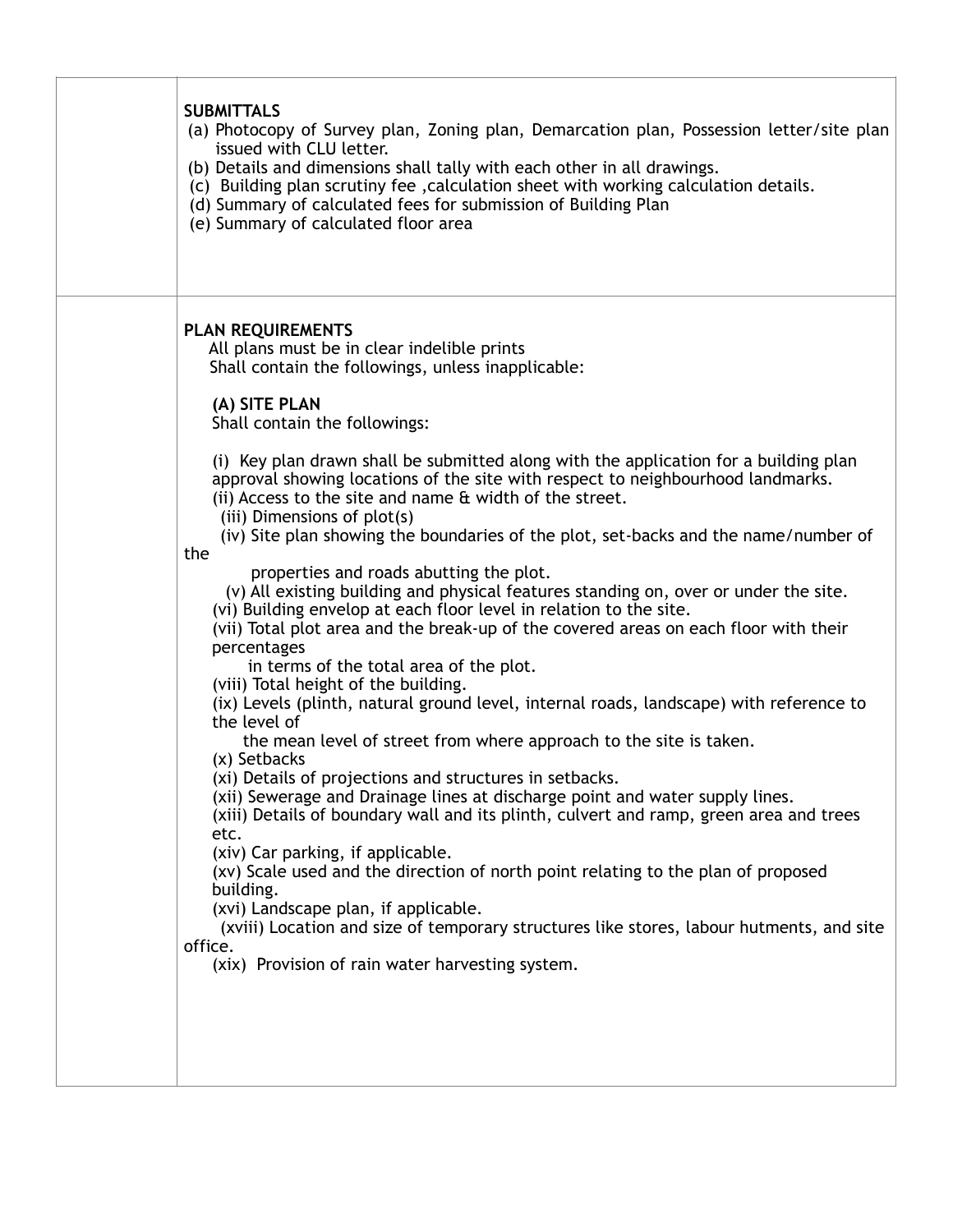#### **(B) FLOOR PLAN**

 Each floor plan shall indicate the following: (except when other floors are repetitive or identical)

#### **1. FOR BUIDINGS THAT ARE BELOW 15 METERS OF HEIGHT**

(i) The plan shall include the floor plans of building floors including basements together with the

covered area.

(ii) The plan shall specify the use of all parts of the building.

(ii) The plan shall show water supply, sewerage, drainage lines and the like with standard colour

 coding i.e green color for water supply, red for sewerage, black for waste water and cyan for

re-cycle water supply .

(iii) The sectional plan showing clearly the thickness of walls, size and spacing of walls. (iv) Levels to be mentioned on all floors.

(v) The plan shall include terrace plan indicating the drainage and the slope of the roof.

(vi) The plan shall give dimension of the permissible projections in setbacks.

(vii)The plan shall give indication of the north point in relation to the plan and scale used.

(viii) Figured dimensions of the length and breadths of the building and rooms and thickness of

the walls.

(ix) Names and uses of rooms.

(x) The schedule indicating the size of doors, windows, opening and other method of ventilation

of each room/ area.

(xi) In case of proposed additions and alterations in the existing building, all new works shall be shown on the drawings in distinctive colours along with index.

#### **2. FOR MULTI-STORIED BUIDINGS THAT ARE ABOVE 15 METERS OF HEIGHT**

 **B.(1)** as above.

(i) Access for fire appliances and vehicles and details of vehicular turning radius and clear

motorable access way around the building.

(ii) Size(width) of main and alternate staircase along with balcony, corridors and ventilated lobby

approach.

of ananna

(iii) Location and details of lift enclosures.

(iv) Location and size of fire lift.

(v) Fire doors for lift lobby, if provided.

(vi) Refuse area, refuse chutes, refuse chamber, service ducts, etc if any.

(vii) Air conditioning system, if provided, with position of dampers, mechanical ventilation

system, electrical services, boilers, gas pipes or the like.

(viii) Details of exits including fire staircase and file lifts.

(ix) Location of Generators.

(x) Detail of fire alarm system.

(xi) Location and dimension of fire tank and pump rooms with firefighting inlets and outlets.

(xii) Location and details of fire-fighting systems such as sprinklers, wet risers, FHC, fire hydrants,

fire extinguisher and fire curtains etc.

(xiii) The means of access to the buildings and to its various floors as well as the means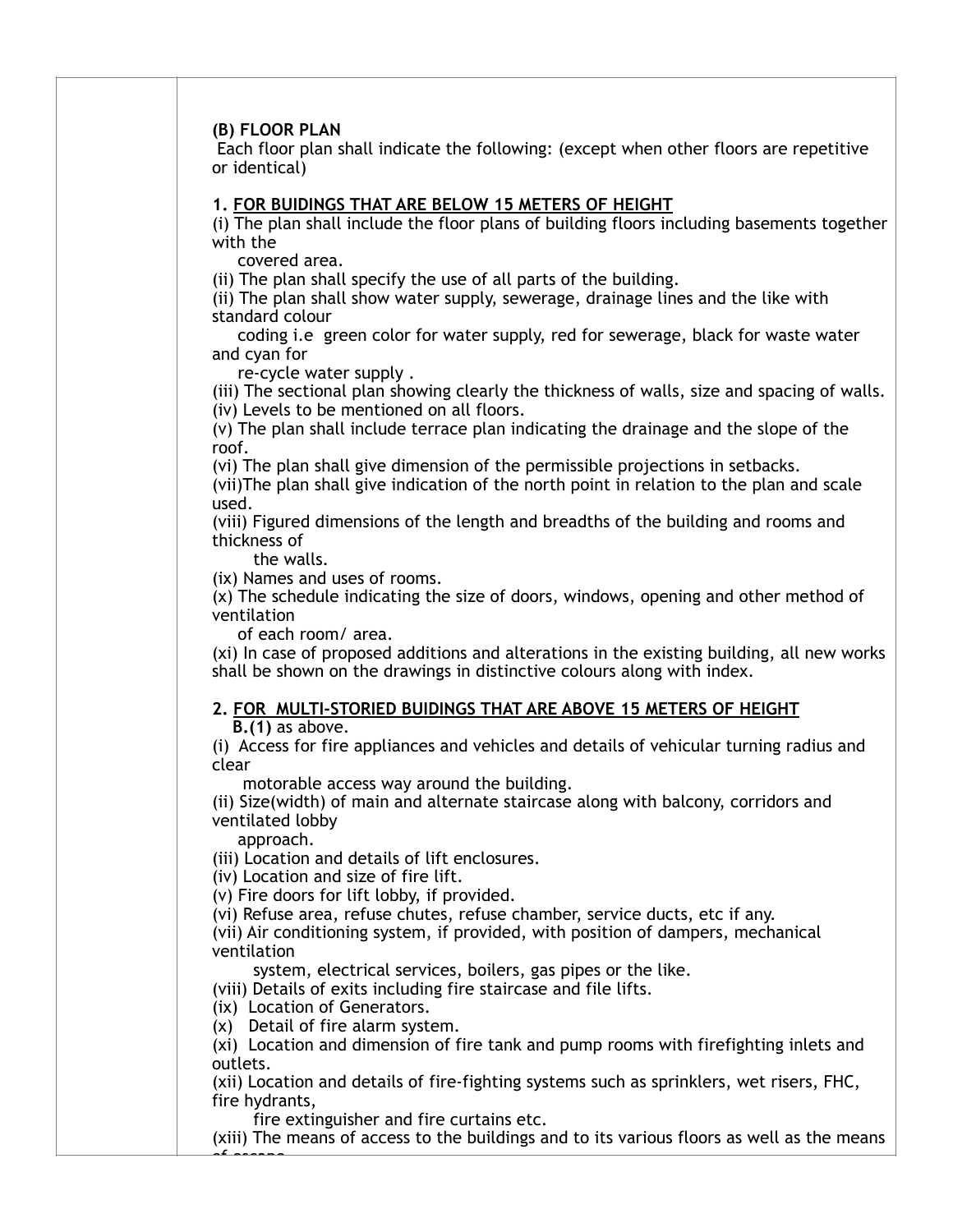| SPACE, LIGHT AND VENTILATION<br>All plans shall be drawn to show:<br>(a) Balcony Projections with roof or awning.<br>(i) Not exceeding 1.8m in depth from the external wall of the main building (within the<br>building line<br>area may be allowed)<br>(b) Natural Lighting and Ventilation<br>(i) Openable windows or ventilators opening to the exterior having a total area of not less<br>than $1/8$ <sup>th</sup><br>of the total floor area of the room.                                                                                                                                                                                                                                                                                                                                                                                                                                                                                                                                                                                                                                                                                                                                                                                                                                                                                                                                                                                                                                                                                                                                                                                                                                                                                                                                                 |
|------------------------------------------------------------------------------------------------------------------------------------------------------------------------------------------------------------------------------------------------------------------------------------------------------------------------------------------------------------------------------------------------------------------------------------------------------------------------------------------------------------------------------------------------------------------------------------------------------------------------------------------------------------------------------------------------------------------------------------------------------------------------------------------------------------------------------------------------------------------------------------------------------------------------------------------------------------------------------------------------------------------------------------------------------------------------------------------------------------------------------------------------------------------------------------------------------------------------------------------------------------------------------------------------------------------------------------------------------------------------------------------------------------------------------------------------------------------------------------------------------------------------------------------------------------------------------------------------------------------------------------------------------------------------------------------------------------------------------------------------------------------------------------------------------------------|
| Parking<br>1ECS (Equivalent Car Space) = 23 sqm for open parking, 28 sqm for stilt parking and 32 sqm<br>for basement parking. $(1$ ECS = 12.5 sqm i.e 2.5 m x 5.0 m)<br>-No storage and commercial activities shall be permitted in the covered parking areas.<br>-In case provision of mechanical parking, clear height of the space may be maximum of<br>4.75 metres.<br>(i) Plot size upto $150$ sqm = not required<br>(ii)Plot size above 150 to 250sqm = $0.50$ ECS for each dwelling unit.<br>(iii)Plot size above 250 to 500sqm = $0.75$ ECS for each dwelling unit.<br>(iv)Plot size above 500 sqm = 1 ECS for each dwelling unit<br>(v) Group Housing = minimum 1.5 ECS for each dwelling unit. Further minimum 5% of the<br>total car<br>parking area shall be made available to the EWS category flats.<br>(vi) Integrated/ Multi Storey Commercial Building, Big Box Retail Stores and shopping mall<br>$= 1.0$<br>ECS for every 50 square metres of covered area.<br>(vi) Offices, Cyber Park/ IT Park/ Cyber Cities = 1.0 ECS for every 75 square metres of<br>covered area.<br>(vii) Shopping area and designated shopping markets being developed by competent<br>authority $=$<br>65% of total site area.<br>(viii) Hospital= 1.0 ECS for every 2 beds and Visitors parking as 1 ECS for every 4 beds.<br>$(ix)$ Industries = 1.0 ECS for every 300 square metres of covered area.<br>(x)Assembly building (i.e stand alone theatres, cinema houses, concert hall, auditoria and<br>assembly<br>halls) = 1 ECS for every 40 sqm of covered area)<br>(xi)Primary $\&$ Secondary school = 15% of total site area<br>(xii)College = 1 ECS for every 200 sqm of covered area.<br>(xiii)Government & Semi Public offices Including Civil/ High Court= 1 ECS for every 75 sqm<br>of covered<br>Area. |
| (xiv) Hotels and Motels = 1 ECS for every 75 sqm of covered area.<br>$(xv)$ Restaurant = 1.0 ECS for every 2 seats.                                                                                                                                                                                                                                                                                                                                                                                                                                                                                                                                                                                                                                                                                                                                                                                                                                                                                                                                                                                                                                                                                                                                                                                                                                                                                                                                                                                                                                                                                                                                                                                                                                                                                              |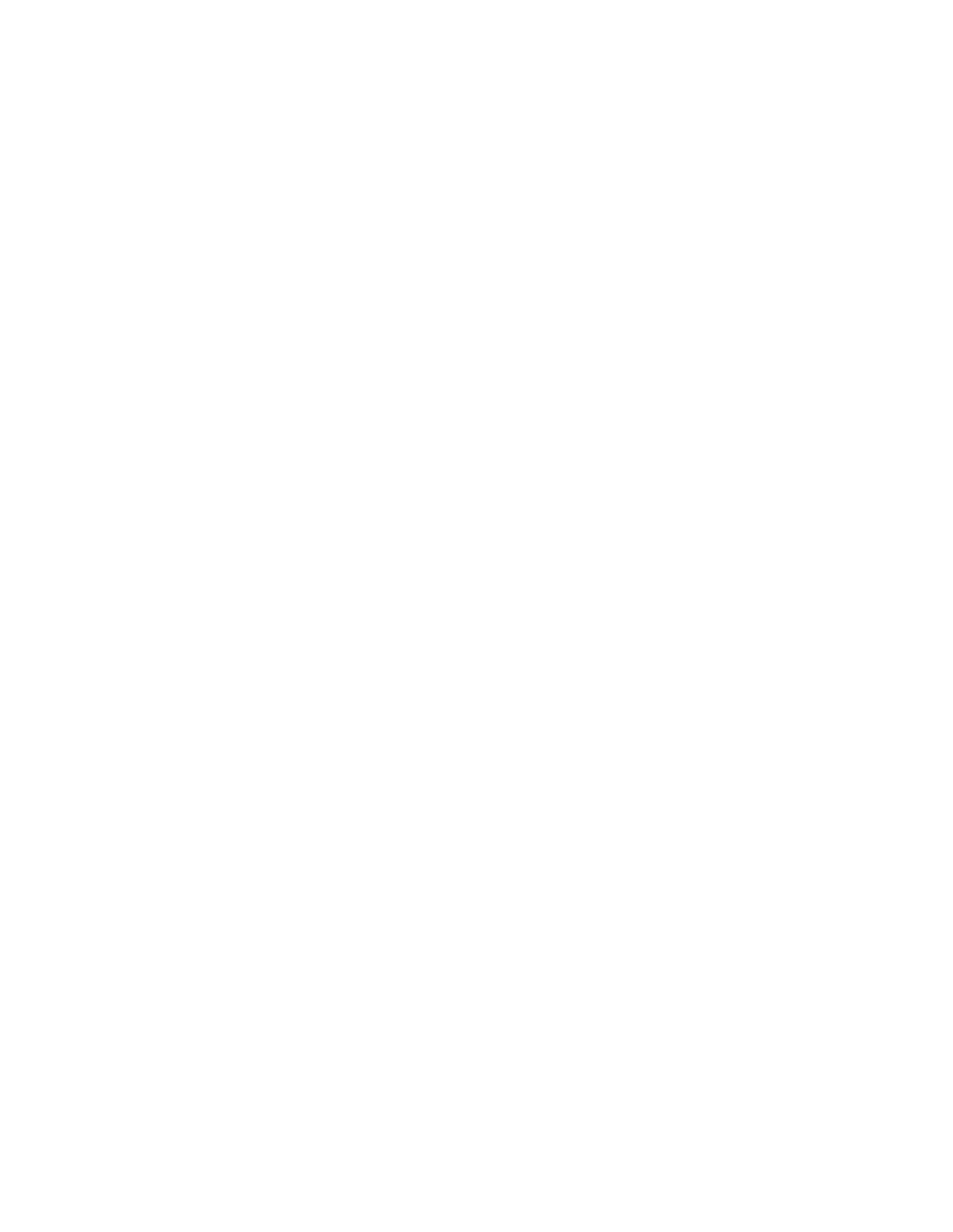### **Ventilation shaft**

(i) Minimum size and width of ventilation shaft:  $-$  up to 10 metres in height  $-1.2$  m<sup>2</sup> (minimum 0.9 m width)  $-$  up to 12 metres in height  $-2.8$ m<sup>2</sup> (minimum 1.2 m width) − up to 18 metres in height - 4.0m² (minimum 1.5 m width)  $-$  up to 24 metres in height  $-$  5.4 m<sup>2</sup> (minimum 1.8 m width)  $-$  up to 30 metres in height  $-8.0$  m<sup>2</sup> (minimum 2.4 m width) − above 30 metres in height – 9.0 m² (minimum 3.0 m width) (ii) For building above 30 metres height , Mechanical ventilation system shall be installed on ventilation shaft **ROOM AREAS & HEIGHT IN RESIDENTIAL BUILDINGS**  (i) **Habitable Rooms**: − Minimum area = 9.5 m². Incase of Group housing the dwelling unit having more than one room may have one of the room with clear floor area not less than 7.5 m². - Minimum width = 2.4m - Minimum height = 2.75m (ii) **Kitchen**  $-$  Minimum area = 5.5 m<sup>2</sup> − Minimum width = 1.8m - Minimum height = 2.75m **TOILETS AND BATHROOMS FOR ALL TYPES OF BUILDINGS**  (i) **Water-closet:**  $-$  Minimum area = 1.1 m<sup>2</sup> − Minimum width = 0.90 m - Minimum height = 2.45m

### (ii) **Bathroom:**

- $-$  Minimum area = 1.1 m<sup>2</sup>
- − Minimum width = 0.90 m
- Minimum height = 2.45m

#### (iii) **Combined bathroom with water closet**:

- − Minimum area 2.8m²
- − Minimum width 1.2m
- Minimum height = 2.45m

# **Security Room:**

 − Security rooms each measuring maximum area of 3.0 square metres is permitted only at the entry and exit gates of premises.

# **Plinth:**

( i) Main building – not less than 450mm and more than 1.5 m.

(ii) Courtyard – not less than 150 mm above level of the street.

#### **HEIGHTS OF BUILDING PARTS:**

(i) Doorways Habitable room = 2.10 m minimum

(ii) Doorways for kitchen, bath, W.C = 2.00m minimum

(iii) Garage - 2.4m minimum

(iv) Store room – 2.10m minimum

(v) Boundary wall – 1.2m in front and 1.8 at rear & sides maximum.

 Incase of Industrial buildings, electric sub-stations, transformer stations, institutional buildings and

educational buildings – upto 2.4 m may be permitted